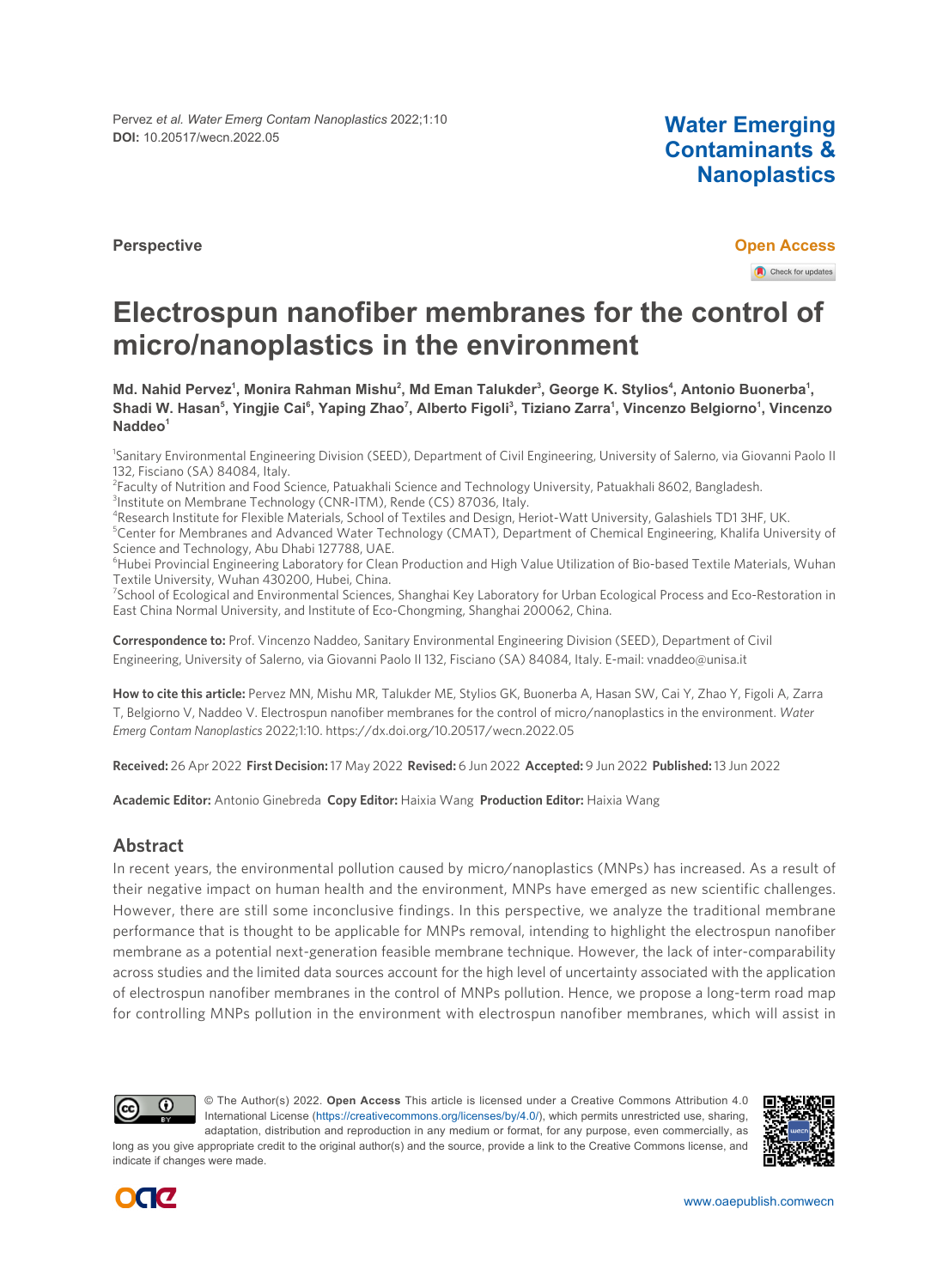mitigating the difficulties encountered during the experimental stages.

**Keywords:** Plastic pollution, electrospinning nanofiber, membranes, surface modification, filtration

# **BACKGROUND**

In recent years, the aquatic environment has been contaminated by the ubiquitous existence of micro/nanoplastics (MNPs), which are identified as emerging pollutants due to their potential threats to environmental systems and public health<sup>[\[1\]](#page-4-0)</sup>. It is known that massive amounts of MNPs are being generated from different sources, such as the washing of textile products, cosmetics and personal care products, emissions from plastic production plants, and the fragmentation of plastic debris lost or abandoned in land or maritime activities<sup>[[2](#page-4-1)]</sup>. MNPs have chemical characteristics that are rather stable, and they are also difficult to decompose; thus, they may persist for a considerable amount of time in the environment. It is generally agreed that wastewater treatment plants are among the principal sources that release MNPs into the surrounding aquatic environment<sup>[[3](#page-4-2)]</sup>. MNPs may be remedied primarily via the use of two fundamental techniques: degradation and separation. MNPs can be removed through various degradation techniques such as biological, photoaging, and mechanical processes, but these methods have their drawbacks; for example, the leaching of MNPs remaining after degradation poses a health and ecosystem risk<sup>[\[4\]](#page-4-3)</sup>. . Conversely, various physical separation technologies, e.g., coagulation, dissolved air flotation, sand filtration, membrane disc-filters, and membrane filtration, have been applied for MNPs removal. Among them, membrane filtration has been identified as a viable option for MNPs removal over other relevant conventional methods because it is easily scalable, highly efficient, and can be retrofitted with minimal expenditure<sup>[\[5\]](#page-4-4)</sup>. .

# ARE CONVENTIONAL MEMBRANE TECHNOLOGIES ABLE TO CONTROL MNPS IN THE ENVIRONMENT?

More recently, the removal of MNPs through the use of conventional membrane-based technologies such as micro-, ultra-, and nanofiltration, reverse osmosis, and membrane bioreactors has been studied and exhibited a better removal performance (> 99%) compared to other techniques<sup>[\[6\]](#page-4-5)</sup>. However, it is important to keep in mind that the effectiveness of membrane filtration is influenced by a variety of parameters, including membrane materials, shape, size, surface area, and wettability. Particularly, conventional membrane pore sizes are not convenient for some pollutant removal due to their size variation (retention is challenging). Besides, conventional membrane filtration suffers from higher costs and poor quality of process intensification, which eventually influence their operation facility setup and performance. Therefore, developing novel membranes with desired characteristics is of primary importance in controlling MNPs pollution.

# HOW COULD ELECTROSPUN NANOFIBER MEMBRANE BE A FRONTIER CHOICE FOR MNPS REMOVAL?

Nanofiber membranes are superior to conventional membranes in terms of selectivity, mechanical stability, hydrophilicity, large surface area, and water flow resistance. The electrospinning technique has been widely used to produce nanofiber membranes over the last few decades because of its flexibility, diversity, and effectiveness. The fascinating aspect of this technique is to prepare different sizes and shapes of electrospun nanofiber membranes with porous characteristics, which allows them to be used in purifying water from various sources such as drinking water, surface water, and sewage effluent<sup>[\[7](#page-4-6)[-11\]](#page-4-7)</sup>. Electrospun nanofiber membranes have been used in the pressure-driven membrane filtration process (microfiltration, ultrafiltration, nanofiltration, and reverse osmosis) because of their highly porous nature, which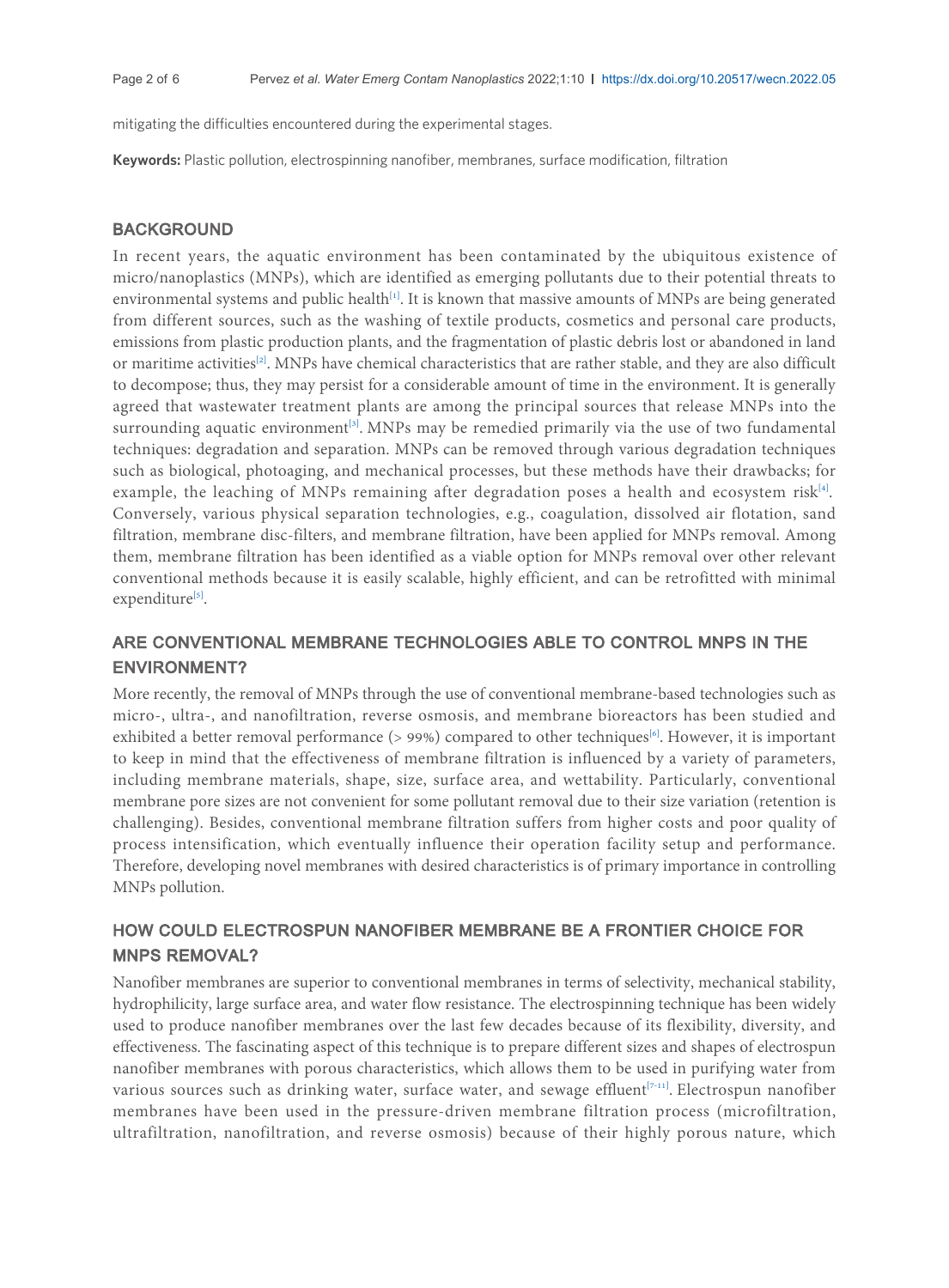significantly reduces the energy required for filtration<sup>[[12](#page-4-8)]</sup>. Additionally, electrospun membranes' large specific surface area may provide additional adsorption sites; accordingly, several studies employed electrospun nanofiber membranes as an effective adsorbent to capture pollutants. Moreover, electrospun nanofiber membranes have been used for small particulate matter removal, such as  $PM_{10}$  (< 10 µm),  $PM_{2.5}$  (< 2.5  $\mu$ m), and PM<sub>1.0</sub> (< 1  $\mu$ m), over the last few decades due to their size exclusion mechanism. Therefore, based on the abovementioned success of electrospun nanofiber membranes, the removal of MNPs using electrospun nanofiber membranes seems to be a potential solution to the environmental remediation community.

Until now, very few studies have considered MNPs removal using electrospun nanofiber membranes $[13-15]$  $[13-15]$  $[13-15]$  $[13-15]$ , , whereby only one research article was published by Wang et al.<sup>[\[16\]](#page-4-11)</sup>. The removal process works exactly the same way as it does with traditional membranes: the membrane captures the suspended MNPs and allows water to pass through it. It has an efficiency of about 90% in the removal of MPs in wastewater with a particle size of 50 nm. The electrospun membrane, which has a positive charge and can remove MPs of varying sizes, also has a high flux and a low susceptibility to fouling<sup>[[16](#page-4-11)]</sup>. As the nanofiber membrane adsorbs the MPs, the high retention rate decreases the amount of permeate that could pass through it. This was most likely the result of pore blocking and cake formation and caused an overall reduction in throughput of permeate. However, to better understand the removal process of MPs using electrospun nanofiber membranes, further research is needed.

# WHAT ARE THE FUTURE CHALLENGES FOR CONTROLLING MNPS IN WATER MEDIA?

Traditional membranes are plagued by membrane fouling and possible chemical damage, which increases overall costs due to the need for post-treatments such as cleaning and regeneration. Besides, the efficacy of the membrane's filtration is decreased as a result of the MNPs being trapped on the membrane surface. Accordingly, it is suggested that modulation of the membrane surface characteristics is one of the potential solutions to reducing membrane fouling to some extent. The performance of electrospun nanofiber membranes could be enhanced by conducting pre-modification during the membrane fabrication stage and post-modification on the deposited membrane surface [\[Figure 1\]](#page-3-0). *In situ* modification is the most straightforward way to incorporate functionalizing agents into the spinning solution for the premodification technique, which results in new formulations of membranes with distinctive properties $[17-19]$  $[17-19]$  $[17-19]$  $[17-19]$ . . Another fascinating chemical method is called ligand engineering, and it involves the addition of organic or inorganic ligands to the spinning solution before it is loaded into the electrospinning machine, as well as the fabrication of membranes that contain ligands that change the properties of the membranes, such as the pore size, thickness, and surface area. Most importantly, adjusting the structure of the organic ligands influences their adsorption performance. This is accomplished by providing active sites on the edge surface of the organic ligands through the binding affinity of the MNPs substances<sup>[[20](#page-5-1),[21](#page-5-2)]</sup>. In addition, the use of biopolymers in electrospinning, known as bio-electrospinning, could be a feasible option for developing an efficient nanofiber membrane for MNPs removal in the context of sustainability.

The post-electrospinning modification process has the potential to be a significant and efficient tool for performance enhancement. Plasma treatment is a conventional physical post-modification approach often employed to modify membrane surface characteristics. Surface adhesion, roughness, and wetting qualities may all be manipulated via plasma treatment, which is most often used. It is an effective method of surface modification that does not need the use of any solvents. Surface modification with plasma treatment is the most efficient and environmentally friendly option available for developing clean technologies<sup>[[22](#page-5-3)]</sup>. During processing, ultrasonication is the most effective way of scissoring an electrospun membrane into short fibers, which is more appropriate for obtaining higher adsorption capacity<sup>[[23](#page-5-4)]</sup>. Altering the surface chemistry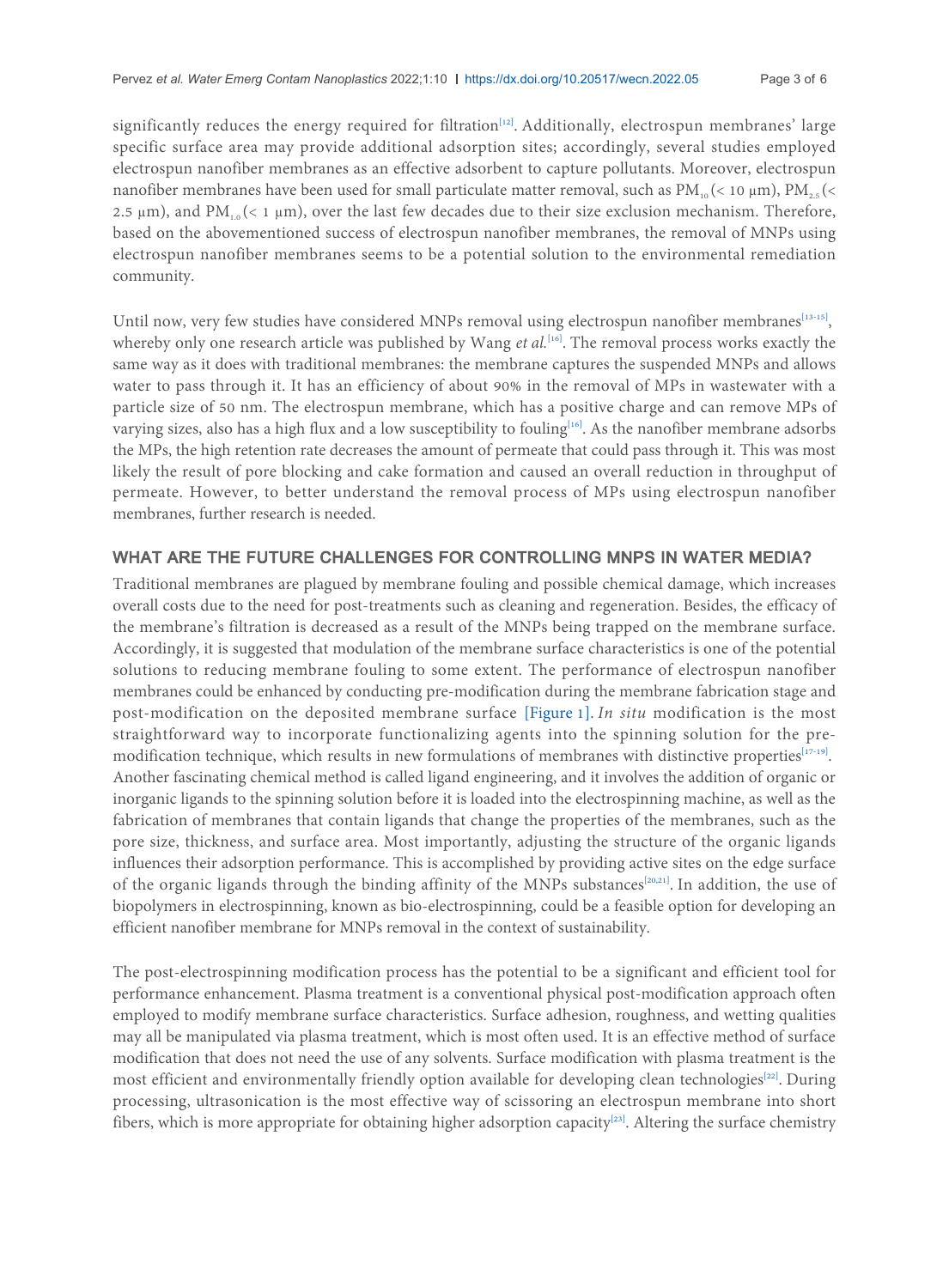<span id="page-3-0"></span>

Figure 1. Proposed pathway of micro/nanoplastic removal by electrospun nanofiber membranes.

of electrospun fibers could also be accomplished by adapting more conventional sterilization techniques, such as ultraviolet (UV) irradiation, which is relatively inexpensive and well-known. This would maintain the electrospun fibers' morphology and alignment. In particular, UV irradiation makes it possible to produce a wide variety of radical groups on the surface of electrospun fibers. These radical groups can then be used in further grafting reactions that are specifically tailored to the fibers' needs for wastewater treatment purposes. This idea is essential because nanomembrane filtration can work more effectively in removing MNPs by virtue of the superior properties. Therefore, this perspective is putting forward a new research and development roadmap for effective MNPs removal using electrospun nanofiber membranes. In our view, electrospun nanofiber membranes can reach a milestone in controlling MNPs pollution in water in the next decades.

### DECLARATIONS

#### **Acknowledgements**

We would like to express our sincere gratitude to the support from the Sanitary Environmental Engineering Division (SEED) and grants (FARB projects) from the University of Salerno, Italy, coordinated by Prof. Naddeo V. The PhD School in "Risk and Sustainability in Civil Engineering, Environmental and Construction" is also acknowledged for the scholarships (cycle-XXXIV) of Pervez MN.

#### **Authors' contributions**

Conceptualization, methodology, writing - original draft preparation: Pervez MN, Mishu MR, Talukder ME, Naddeo V

Writing - review and editing: Stylios GK, Buonerba A, Hasan SW, Cai Y, Zhao Y, Figoli A, Zarra T, Belgiorno V, Naddeo V

Supervision: Naddeo V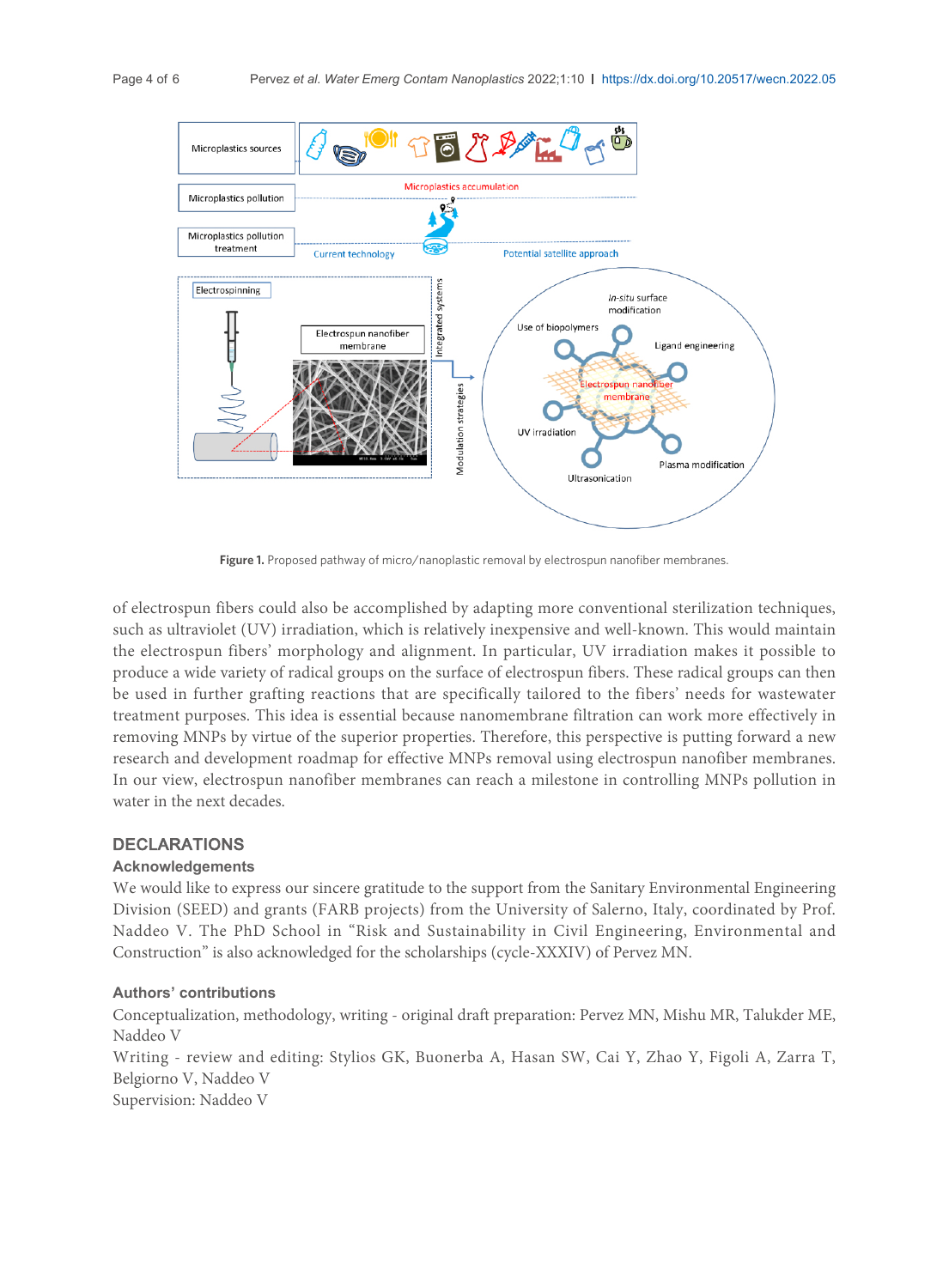Page 5 of 6

Read and agree to the published version of the manuscript: Pervez MN, Mishu MR,Talukder ME, Stylios GK, Buonerba A, Hasan SW, Cai Y, Zhao Y, Figoli A, Zarra T, Belgiorno V, Naddeo V

# **Availability of data and materials** Not applicable.

**Financial support and sponsorship** None.

#### **Conflicts of interest**

All authors declared that there are no conflicts of interest.

# **Ethical approval and consent to participate**

Not applicable.

#### **Consent for publication**

Not applicable.

# **Copyright**

© The Author(s) 2022.

#### **REFERENCES**

- <span id="page-4-0"></span>Allen S, Allen D, Karbalaei S, Maselli V, Walker TR. Micro(nano)plastics sources, fate, and effects: what we know after ten years of research. *J Hazard Mater Adv* 2022;6:100057. [DOI](https://dx.doi.org/10.1016/j.hazadv.2022.100057) 1.
- <span id="page-4-1"></span>2. Picó Y, Barceló D. Micro(Nano)plastic analysis: a green and sustainable perspective. *J Hazard Mater Adv* 2022;6:100058. [DOI](https://dx.doi.org/10.1016/j.hazadv.2022.100058)
- <span id="page-4-2"></span>Souza AMD, Santos AL, Araújo DS, Magalhães RRDB, Rocha TL. Micro(nano)plastics as a vector of pharmaceuticals in aquatic ecosystem: historical review and future trends. *J Hazard Mater Adv* 2022;6:100068. [DOI](https://dx.doi.org/10.1016/j.hazadv.2022.100068) 3.
- <span id="page-4-3"></span>Liu P, Shi Y, Wu X, et al. Review of the artificially-accelerated aging technology and ecological risk of microplastics. *Sci Total Environ* 2021;768:144969. [DOI](https://dx.doi.org/10.1016/j.scitotenv.2021.144969) [PubMed](http://www.ncbi.nlm.nih.gov/pubmed/33736298) 4.
- <span id="page-4-4"></span>Pizzichetti ARP, Pablos C, Álvarez-fernández C, Reynolds K, Stanley S, Marugán J. Evaluation of membranes performance for microplastic removal in a simple and low-cost filtration system. *Case Stud Therm Eng* 2021;3:100075. [DOI](https://dx.doi.org/10.1016/j.cscee.2020.100075) 5.
- <span id="page-4-5"></span>Akarsu C, Kumbur H, Kideys AE. Removal of microplastics from wastewater through electrocoagulation-electroflotation and membrane filtration processes. *Water Sci Technol* 2021;84:1648-62. [DOI](https://dx.doi.org/10.2166/wst.2021.356) [PubMed](http://www.ncbi.nlm.nih.gov/pubmed/34662303) [PMC](https://www.ncbi.nlm.nih.gov/pmc/articles/wst_2021_356) 6.
- <span id="page-4-6"></span>Fahimirad S, Fahimirad Z, Sillanpää M. Efficient removal of water bacteria and viruses using electrospun nanofibers. *Sci Total Environ* 2021;751:141673. [DOI](https://dx.doi.org/10.1016/j.scitotenv.2020.141673) [PubMed](http://www.ncbi.nlm.nih.gov/pubmed/32866832) [PMC](https://www.ncbi.nlm.nih.gov/pmc/articles/PMC7428676) 7.
- Pervez MN, Stylios GK, Liang Y, Ouyang F, Cai Y. Low-temperature synthesis of novel polyvinylalcohol (PVA) nanofibrous membranes for catalytic dye degradation. *J Clean Prod* 2020;262:121301. [DOI](https://dx.doi.org/10.1016/j.jclepro.2020.121301) 8.
- Pervez MN, Talukder ME, Mishu MR, et al. One-step fabrication of novel polyethersulfone-based composite electrospun nanofiber membranes for food industry wastewater treatment. *Membranes (Basel)* 2022;12:413. [DOI](https://dx.doi.org/10.3390/membranes12040413) [PubMed](http://www.ncbi.nlm.nih.gov/pubmed/35448383) [PMC](https://www.ncbi.nlm.nih.gov/pmc/articles/PMC9028427) 9.
- 10. Pervez MN, Stylios GK. Investigating the synthesis and characterization of a novel "Green"  $H_2O_2$ -assisted, water-soluble chitosan/polyvinyl alcohol nanofiber for environmental end uses. *Nanomaterials (Basel)* 2018;8:395. [DOI](https://dx.doi.org/10.3390/nano8060395) [PubMed](http://www.ncbi.nlm.nih.gov/pubmed/29865198) [PMC](https://www.ncbi.nlm.nih.gov/pmc/articles/PMC6027504)
- <span id="page-4-7"></span>11. Hmtshirazi R, Mohammadi T, Asadi AA, Tofighy MA. Electrospun nanofiber affinity membranes for water treatment applications: a review. *J Water Process Eng* 2022;47:102795. [DOI](https://dx.doi.org/10.1016/j.jwpe.2022.102795)
- <span id="page-4-8"></span>12. Kugarajah V, Ojha AK, Ranjan S, et al. Future applications of electrospun nanofibers in pressure driven water treatment: a brief review and research update. *J Environ Chem Eng* 2021;9:105107. [DOI](https://dx.doi.org/10.1016/j.jece.2021.105107)
- <span id="page-4-9"></span>Hanif MA, Ibrahim N, Dahalan FA, Md Ali UF, Hasan M, Jalil AA. Microplastics and nanoplastics: recent literature studies and 13. patents on their removal from aqueous environment. *Sci Total Environ* 2022;810:152115. [DOI](https://dx.doi.org/10.1016/j.scitotenv.2021.152115) [PubMed](http://www.ncbi.nlm.nih.gov/pubmed/34896138)
- 14. Mohana AA, Farhad SM, Haque N, Pramanik BK. Understanding the fate of nano-plastics in wastewater treatment plants and their removal using membrane processes. *Chemosphere* 2021;284:131430. [DOI](https://dx.doi.org/10.1016/j.chemosphere.2021.131430) [PubMed](http://www.ncbi.nlm.nih.gov/pubmed/34323805)
- <span id="page-4-10"></span>Joo SH, Liang Y, Kim M, Byun J, Choi H. Microplastics with adsorbed contaminants: mechanisms and treatment. *Environmental* 15. *Challenges* 2021;3:100042. [DOI](https://dx.doi.org/10.1016/j.envc.2021.100042)
- <span id="page-4-11"></span>Wang R, Zhang L, Chen B, Zhu X. Low-pressure driven electrospun membrane with tuned surface charge for efficient removal of 16. polystyrene nanoplastics from water. *J MEMBRANE SCI* 2020;614:118470. [DOI](https://dx.doi.org/10.1016/j.memsci.2020.118470)
- <span id="page-4-12"></span>17. Sagitha P, Reshmi C, Sundaran SP, Sujith A. Recent advances in post-modification strategies of polymeric electrospun membranes.